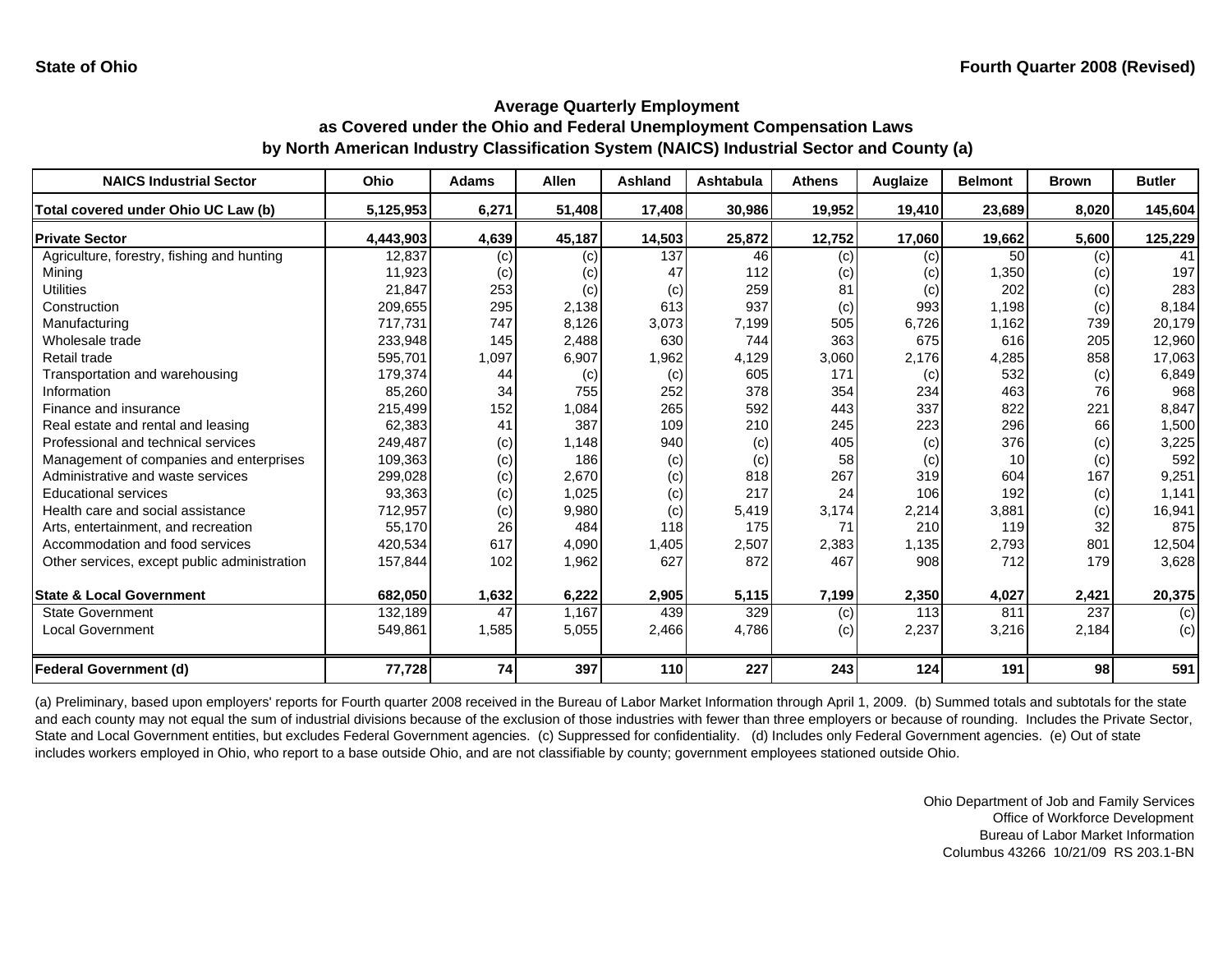| <b>NAICS Industrial Sector</b>               | Carroll         | Champaign | <b>Clark</b> | <b>Clermont</b> | <b>Clinton</b> | Columbiana | Coshocton | Crawford | Cuyahoga | <b>Darke</b> |
|----------------------------------------------|-----------------|-----------|--------------|-----------------|----------------|------------|-----------|----------|----------|--------------|
| Total covered under Ohio UC Law (b)          | 5,795           | 10,127    | 49,867       | 55,344          | 22,999         | 30,512     | 11,126    | 13,893   | 710,742  | 17,587       |
| <b>Private Sector</b>                        | 4,730           | 8,164     | 43,212       | 47,508          | 19,616         | 25,971     | 9,553     | 11,862   | 627,688  | 15,278       |
| Agriculture, forestry, fishing and hunting   | (c)             | (c)       | 474          | (c)             | 9              | 137        | 52        | (c)      | 232      | (c)          |
| Mining                                       | (c)             | (c)       | 44           | (c)             | 17             | 231        | 151       | (c)      | 332      | (c)          |
| <b>Utilities</b>                             | 45              | (c)       | (c)          | 518             | (c)            | 122        | 430       | (c)      | 1,586    | 48           |
| Construction                                 | 237             | 296       | 1,359        | 2,832           | 228            | 1,091      | 209       | 374      | 22,791   | 938          |
| Manufacturing                                | 1,273           | 2,927     | 7,088        | 5,315           | 3,831          | 6,360      | 2,915     | 3,870    | 78,438   | 4,038        |
| Wholesale trade                              | 156             | 333       | (c)          | 2,500           | (c)            | 1,064      | 166       | 569      | 38,021   | 733          |
| Retail trade                                 | 849             | 1,184     | 6,356        | 10,178          | 1,779          | 3,947      | ,241      | 1,338    | 67,767   | 1,962        |
| Transportation and warehousing               | 228             | (c)       | 2,689        | 1,588           | 7,893          | 925        | 290       | (c)      | 21,466   | 953          |
| Information                                  | 37              | 92        | 275          | 1,168           | 296            | 160        | 87        | 74       | 14,960   | 128          |
| Finance and insurance                        | 67              | 219       | 2,563        | 3,665           | 588            | 671        | 244       | 602      | 43,538   | 607          |
| Real estate and rental and leasing           | 60              | 103       | 442          | 795             | 191            | 204        | 64        | 86       | 12,708   | 141          |
| Professional and technical services          | (c)             | (c)       | 959          | 2,223           | 169            | 508        | 178       | 426      | 46,009   | (c)          |
| Management of companies and enterprises      | (c)             | (c)       | 904          | 332             | 147            | 73         | 24        | (c)      | 17.682   | (c)          |
| Administrative and waste services            | 126             | 204       | 2,103        | 2,000           | 537            | 1,331      | 672       | (c)      | 43,112   | 679          |
| <b>Educational services</b>                  | (c)             | (c)       | 840          | 450             | (c)            | 250        | (c)       | (c)      | 20,478   | 51           |
| Health care and social assistance            | (c)             | (c)       | 8,226        | 5,417           | (c)            | 5,202      | (c)       | (c)      | 116,874  | 2,180        |
| Arts, entertainment, and recreation          | 82              | 102       | 364          | 641             | 65             | 288        | 122       | 72       | 8,687    | 174          |
| Accommodation and food services              | 468             | 815       | 4,528        | 6,031           | 1,232          | 2,447      | 622       | 1,169    | 51,379   | 1,018        |
| Other services, except public administration | 212             | 312       | 1,983        | 1,807           | 329            | 960        | 311       | 424      | 21,629   | 563          |
| <b>State &amp; Local Government</b>          | 1,066           | 1,963     | 6,655        | 7,836           | 3,383          | 4,541      | 1,574     | 2,032    | 83,053   | 2,309        |
| <b>State Government</b>                      | $\overline{32}$ | 62        | 245          | 643             | 182            | 370        | 49        | 151      | 4,846    | 48           |
| <b>Local Government</b>                      | 1,034           | 1,901     | 6,410        | 7,193           | 3,201          | 4,171      | 1,525     | 1,881    | 78,207   | 2,261        |
| <b>Federal Government (d)</b>                | 56              | 85        | 705          | 387             | 174            | 597        | 91        | 84       | 16,766   | 117          |

(a) Preliminary, based upon employers' reports for Fourth quarter 2008 received in the Bureau of Labor Market Information through April 1, 2009. (b) Summed totals and subtotals for the state and each county may not equal the sum of industrial divisions because of the exclusion of those industries with fewer than three employers or because of rounding. Includes the Private Sector, State and Local Government entities, but excludes Federal Government agencies. (c) Suppressed for confidentiality. (d) Includes only Federal Government agencies. (e) Out of state includes workers employed in Ohio, who report to a base outside Ohio, and are not classifiable by county; government employees stationed outside Ohio.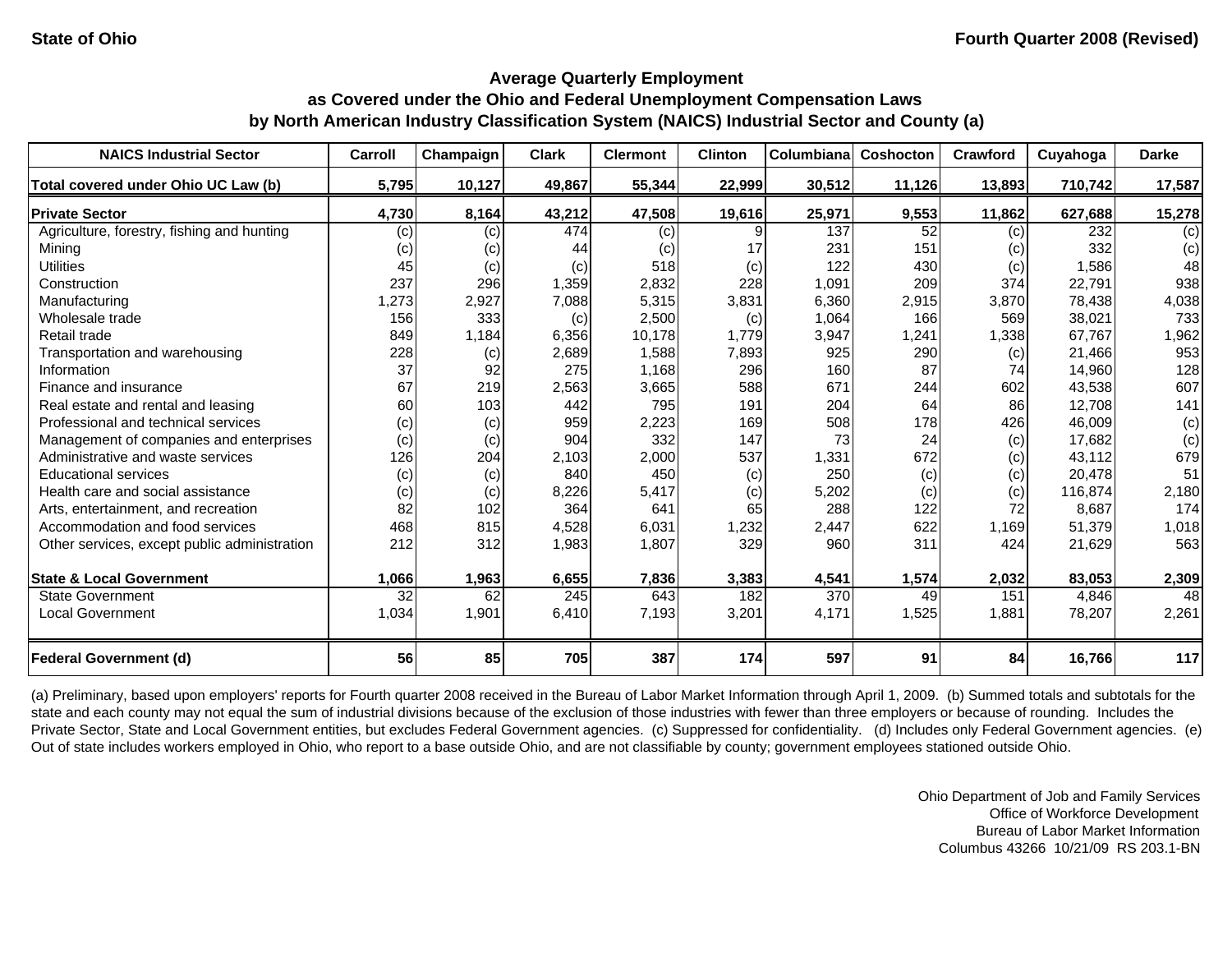| <b>NAICS Industrial Sector</b>               | <b>Defiance</b> | <b>Delaware</b> | Erie   | <b>Fairfield</b> | <b>Fayette</b> | <b>Franklin</b> | <b>Fulton</b> | <b>Gallia</b> | Geauga | Greene |
|----------------------------------------------|-----------------|-----------------|--------|------------------|----------------|-----------------|---------------|---------------|--------|--------|
| Total covered under Ohio UC Law (b)          | 16,489          | 70,154          | 34,593 | 39,992           | 11,822         | 668,270         | 19,070        | 12,164        | 34,005 | 55,588 |
| <b>Private Sector</b>                        | 14,454          | 62,309          | 29,254 | 31,742           | 10,101         | 569,090         | 16,344        | 10,131        | 29,918 | 46,189 |
| Agriculture, forestry, fishing and hunting   | 45              | (c)             | (c)    | 52               | 20             | 303             | 173           | (c)           | (c)    | (c)    |
| Minina                                       |                 | (c)             | (c)    | 35               |                | 243             |               | (c)           | (c)    | (c)    |
| <b>Utilities</b>                             | 25              | 120             | (c)    | 200              | (c)            | 2,961           | (c)           | 866           |        | (c)    |
| Construction                                 | 480             | 2,506           | 938    | 1,858            | 262            | 23,149          | 768           | 962           | 2,101  | 1,831  |
| Manufacturing                                | 4,397           | 6,323           | 5,332  | 4,960            | 2,178          | 38,957          | 7,052         | 639           | 8,241  | 3,511  |
| Wholesale trade                              | 482             | 2,626           | 1,442  | 1,006            | (c)            | 28,732          | 827           | 191           | 1,829  | 982    |
| Retail trade                                 | 2,443           | 10,510          | 4,777  | 6,827            | 2,505          | 71,588          | 1,587         | 1,515         | 4,280  | 10,086 |
| Transportation and warehousing               | 361             | 2,326           | (c)    | 457              | (c)            | 39,912          | (c)           | 233           | 500    | (c)    |
| Information                                  | 282             | 901             | 342    | 327              | 58             | 15,493          | 115           | 74            | 164    | 1,500  |
| Finance and insurance                        | 613             | 4,300           | 590    | 829              | 419            | 45,482          | 343           | 389           | 686    | 1,314  |
| Real estate and rental and leasing           | 80              | 724             | 248    | 467              | 89             | 11,332          | 125           | 67            | 274    | 431    |
| Professional and technical services          | 207             | 10,951          | 658    | 1,048            | (c)            | 44,085          | (c)           | 88            | 1,043  | 7,087  |
| Management of companies and enterprises      | 108             | 427             | 43     | 218              | (c)            | 19,435          | (c)           | $\Omega$      | 195    | 253    |
| Administrative and waste services            | 420             | 2,739           | 1,119  | 2,904            | 221            | 53,024          | 699           | 326           | 1,717  | 2,684  |
| <b>Educational services</b>                  | (c)             | 1,277           | 312    | 320              | (c)            | 11,946          | (c)           | (c)           | 563    | 1,566  |
| Health care and social assistance            | (c)             | 4,901           | 4.790  | 4,036            | (c)            | 79,236          | (c)           | (c)           | 3,866  | 5,282  |
| Arts, entertainment, and recreation          | 86              | 1,609           | 1,757  | 356              | 42             | 6,089           | 385           | 35            | 506    | 515    |
| Accommodation and food services              | 1,444           | 7,945           | 5,113  | 4,510            | 1,170          | 56,410          | 1,113         | 899           | 2,420  | 7,255  |
| Other services, except public administration | 573             | 1,835           | 857    | 1,333            | 191            | 20,712          | 344           | 276           | 1,203  | 1,113  |
| <b>State &amp; Local Government</b>          | 2,035           | 7,846           | 5,340  | 8,250            | 1,721          | 99,181          | 2,726         | 2,034         | 4,087  | 9,399  |
| <b>State Government</b>                      | 117             | 787             | 1,193  | 739              | 49             | 48,279          | 149           | (c)           | 242    | (c)    |
| Local Government                             | 1,918           | 7,059           | 4,147  | 7,511            | 1,672          | 50,902          | 2,577         | (c)           | 3,845  | (c)    |
| <b>Federal Government (d)</b>                | 109             | 255             | 203    | 257              | 54             | 12,644          | 98            | 92            | 127    | 11,079 |

(a) Preliminary, based upon employers' reports for Fourth quarter 2008 received in the Bureau of Labor Market Information through April 1, 2009. (b) Summed totals and subtotals for the state and each county may not equal the sum of industrial divisions because of the exclusion of those industries with fewer than three employers or because of rounding. Includes the Private Sector, State and Local Government entities, but excludes Federal Government agencies. (c) Suppressed for confidentiality. (d) Includes only Federal Government agencies. (e) Out of state includes workers employed in Ohio, who report to a base outside Ohio, and are not classifiable by county; government employees stationed outside Ohio.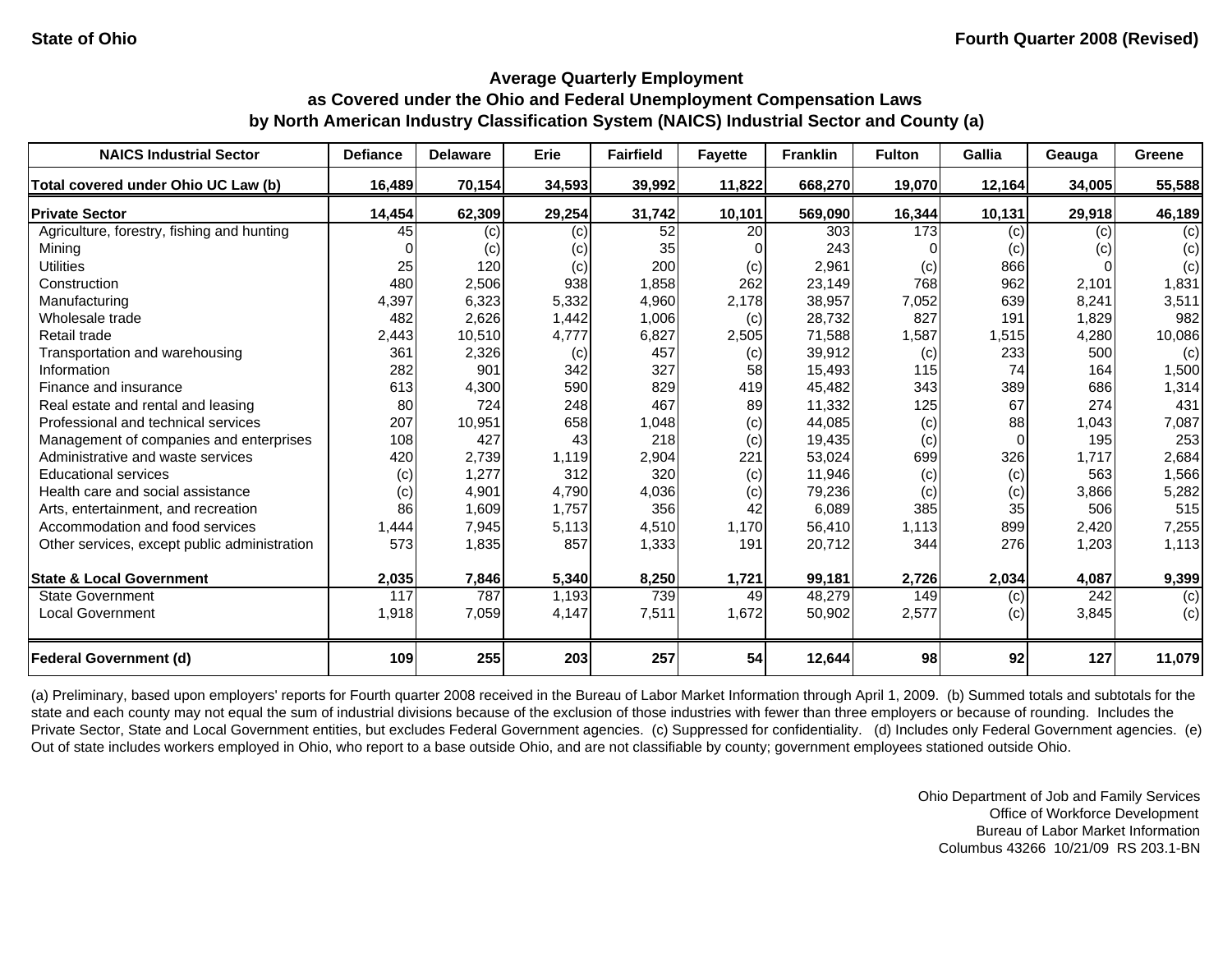| <b>NAICS Industrial Sector</b>               | <b>Guernsey</b> | <b>Hamilton</b> | <b>Hancock</b> | <b>Hardin</b> | <b>Harrison</b> | Henry    | Highland | <b>Hocking</b> | <b>Holmes</b> | <b>Huron</b> |
|----------------------------------------------|-----------------|-----------------|----------------|---------------|-----------------|----------|----------|----------------|---------------|--------------|
| Total covered under Ohio UC Law (b)          | 13,591          | 504,807         | 41,098         | 8,202         | 3,456           | 11,307   | 10,930   | 6,800          | 16,767        | 21,256       |
| <b>Private Sector</b>                        | 11,251          | 459,781         | 37,470         | 6,674         | 2,655           | 9,185    | 8,230    | 4,940          | 15,059        | 18,604       |
| Agriculture, forestry, fishing and hunting   | 24              | 157             | 62             | 144           | 22              | (c)      | (c)      | 24             | 176           | (c)          |
| Mining                                       | 172             | 268             | (c)            | 0             | 345             | (c)      | (c)      | 208            | 123           | (c)          |
| <b>Utilities</b>                             | 48              | 1,336           | 114            | 51            | (c)             | (c)      | 74       | 9              | (c)           | (c)          |
| Construction                                 | 558             | 22,636          | (c)            | 140           | 103             | 575      | 305      | 324            | 1,748         | 1,491        |
| Manufacturing                                | 2,728           | 54,904          | 10,713         | 2,053         | 557             | 3,275    | 2,044    | 883            | 5,921         | 6,254        |
| Wholesale trade                              | 287             | 25,792          | 1,032          | 258           | 126             | (c)      | 232      | 56             | 767           | (c)          |
| Retail trade                                 | 1,865           | 48,151          | 5,416          | 938           | 321             | 1,010    | 1,589    | 879            | 1,896         | 1,984        |
| Transportation and warehousing               | 251             | 12,834          | 2,159          | 97            | (c)             | 847      | 182      | 73             | (c)           | 1,163        |
| Information                                  | 140             | 9,219           | 438            | 84            | 15              | 108      | 312      | 63             | 84            | 259          |
| Finance and insurance                        | 249             | 23,523          | 600            | 202           | 53              | 295      | 432      | 173            | 341           | 438          |
| Real estate and rental and leasing           | 97              | 6,612           | 368            | 58            | 70              | 73       | 77       | 81             | 37            | 119          |
| Professional and technical services          | (c)             | 37,653          | 1,481          | 103           | (c)             | 85       | (c)      | 82             | 246           | 452          |
| Management of companies and enterprises      | (c)             | 27,668          | 653            | $\Omega$      | (c)             | $\Omega$ | (c)      | $\Omega$       | 28            | 40           |
| Administrative and waste services            | 402             | 35,594          | 1,618          | 82            | (c)             | 119      | (c)      | 139            | 736           | 363          |
| <b>Educational services</b>                  | 46              | 11,281          | 993            | (c)           | (c)             | 68       | (c)      | (c)            | (c)           | (c)          |
| Health care and social assistance            | 2,283           | 80,627          | 4,625          | (c)           | (c)             | 1,347    | (c)      | (c)            | (c)           | (c)          |
| Arts, entertainment, and recreation          | 58              | 6,411           | 231            | 78            | 29              | 32       | 56       | 54             | 57            | 117          |
| Accommodation and food services              | 1,321           | 37,886          | 3,399          | 869           | 190             | 523      | 903      | 1,033          | 1,210         | 1,420        |
| Other services, except public administration | 343             | 17,229          | 1,082          | 215           | 53              | 376      | 274      | 257            | 193           | 713          |
| <b>State &amp; Local Government</b>          | 2,340           | 45,026          | 3,628          | 1,528         | 800             | 2,123    | 2,701    | 1,860          | 1,708         | 2,652        |
| <b>State Government</b>                      | 474             | (c)             | 204            | 38            | 33              | 47       | 113      | 354            | 41            | 76           |
| <b>Local Government</b>                      | 1,866           | (c)             | 3,424          | 1,490         | 767             | 2,076    | 2,588    | 1,506          | 1,667         | 2,576        |
| <b>Federal Government (d)</b>                | 118             | 9,352           | 181            | 82            | 59              | 133      | 109      | 53             | 73            | 143          |

(a) Preliminary, based upon employers' reports for Fourth quarter 2008 received in the Bureau of Labor Market Information through April 1, 2009. (b) Summed totals and subtotals for the state and each county may not equal the sum of industrial divisions because of the exclusion of those industries with fewer than three employers or because of rounding. Includes the Private Sector, State and Local Government entities, but excludes Federal Government agencies. (c) Suppressed for confidentiality. (d) Includes only Federal Government agencies. (e) Out of state includes workers employed in Ohio, who report to a base outside Ohio, and are not classifiable by county; government employees stationed outside Ohio.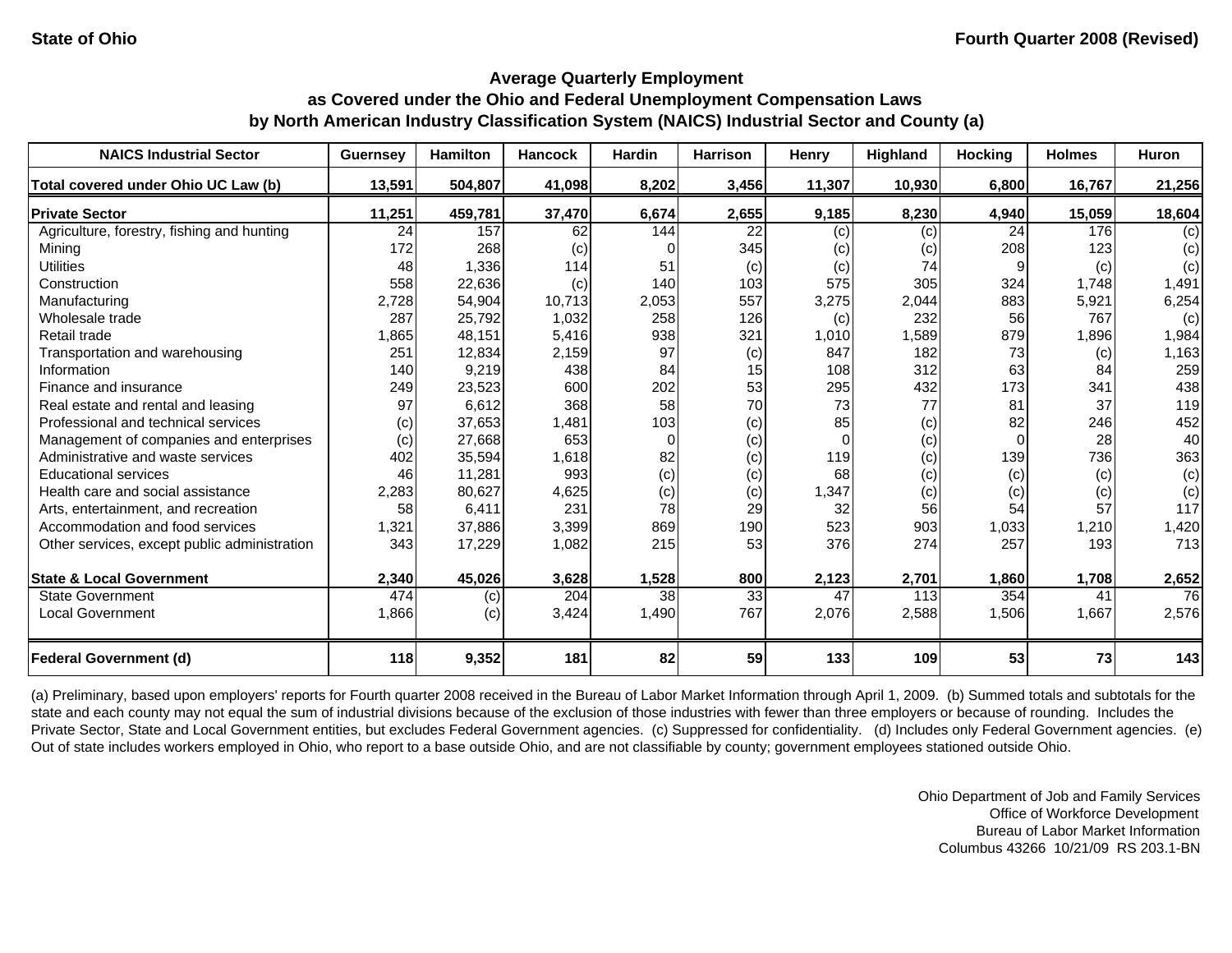| <b>NAICS Industrial Sector</b>               | <b>Jackson</b> | <b>Jefferson</b> | Knox   | Lake   | Lawrence | Licking | Logan  | Lorain | Lucas   | <b>Madison</b> |
|----------------------------------------------|----------------|------------------|--------|--------|----------|---------|--------|--------|---------|----------------|
| Total covered under Ohio UC Law (b)          | 11,070         | 26,128           | 19,441 | 99,525 | 12,770   | 53,789  | 19,689 | 96,112 | 209,510 | 13,814         |
| <b>Private Sector</b>                        | 9,385          | 22,577           | 16,424 | 87,246 | 9,699    | 45,979  | 17,315 | 81,402 | 182,956 | 10,713         |
| Agriculture, forestry, fishing and hunting   | 65             | (c)              | 70     | 722    | (c)      | 400     | (c)    | 764    | (c)     | 127            |
| Mining                                       | 221            | (c)              | 137    | 282    | (c)      | 126     | (c)    | 21     | (c)     | $\Omega$       |
| <b>Utilities</b>                             | (c)            | 1,076            | 53     | 1,746  | 108      | 212     | 34     | 383    | 629     | (c)            |
| Construction                                 | 365            | 3,061            | 686    | 4,026  | 871      | 3,246   | 588    | 4,476  | 9,057   | 437            |
| Manufacturing                                | 3,308          | 2,574            | 4,474  | 21,249 | (c)      | 7,031   | 6,008  | 17,901 | 21,150  | 2,942          |
| Wholesale trade                              | 173            | 726              | 383    | 4,628  | 194      | 1,482   | 447    | 2,872  | 7,471   | (c)            |
| Retail trade                                 | 1,516          | 3,244            | 2,475  | 14,760 | 2,262    | 8,095   | 1,765  | 13,409 | 26,277  | 1,767          |
| Transportation and warehousing               | (c)            | 1,277            | 124    | 933    | 782      | 1,789   | 1,330  | 1,817  | 8,390   | 991            |
| Information                                  | 85             | 571              | 283    | 812    | 81       | 543     | 119    | 965    | 2,902   | 56             |
| Finance and insurance                        | 307            | 421              | 433    | 2,036  | 270      | 2,356   | 291    | 1,940  | 6,175   | 171            |
| Real estate and rental and leasing           | 73             | 325              | 178    | 901    | 68       | 602     | 188    | 951    | 2,409   | 88             |
| Professional and technical services          | 112            | 464              | 255    | 3,361  | 224      | (c)     | (c)    | 2,478  | 9,178   | 600            |
| Management of companies and enterprises      | 57             | 29               | 97     | 895    | 51       | (c)     | (c)    | 773    | 4,586   | 14             |
| Administrative and waste services            | 523            | 801              | 406    | 5,291  | 414      | 2,424   | 1,793  | 5,365  | 12,410  | 803            |
| <b>Educational services</b>                  | 27             | (c)              | 1,231  | 1,741  | 53       | 1,172   | 40     | 2,389  | 4,182   | (c)            |
| Health care and social assistance            | 1,261          | (c)              | 2.791  | 10,866 | 2,247    | 6,376   | 1,973  | 12,842 | 38,662  | (c)            |
| Arts, entertainment, and recreation          | 23             | 156              | 129    | 964    | 37       | 696     | 262    | 925    | 2,898   | 34             |
| Accommodation and food services              | 863            | 1,783            | 1,595  | 8,806  | 1,008    | 5,151   | 1,087  | 8,056  | 18,283  | 866            |
| Other services, except public administration | 242            | 747              | 625    | 3,228  | 314      | 1,511   | 565    | 3,075  | 7,891   | 149            |
| <b>State &amp; Local Government</b>          | 1,685          | 3,552            | 3,018  | 12,279 | 3,071    | 7,810   | 2,374  | 14,710 | 26,554  | 3,102          |
| <b>State Government</b>                      | 174            | 91               | (c)    | 136    | 318      | 944     | 90     | 1,180  | 8,060   | 1,315          |
| <b>Local Government</b>                      | 1,511          | 3,461            | (c)    | 12,143 | 2,753    | 6,866   | 2,284  | 13,530 | 18,494  | 1,787          |
| <b>Federal Government (d)</b>                | 71             | 225              | 122    | 451    | 133      | 506     | 151    | 1,158  | 1,923   | 88             |

(a) Preliminary, based upon employers' reports for Fourth quarter 2008 received in the Bureau of Labor Market Information through April 1, 2009. (b) Summed totals and subtotals for the state and each county may not equal the sum of industrial divisions because of the exclusion of those industries with fewer than three employers or because of rounding. Includes the Private Sector, State and Local Government entities, but excludes Federal Government agencies. (c) Suppressed for confidentiality. (d) Includes only Federal Government agencies. (e) Out of state includes workers employed in Ohio, who report to a base outside Ohio, and are not classifiable by county; government employees stationed outside Ohio.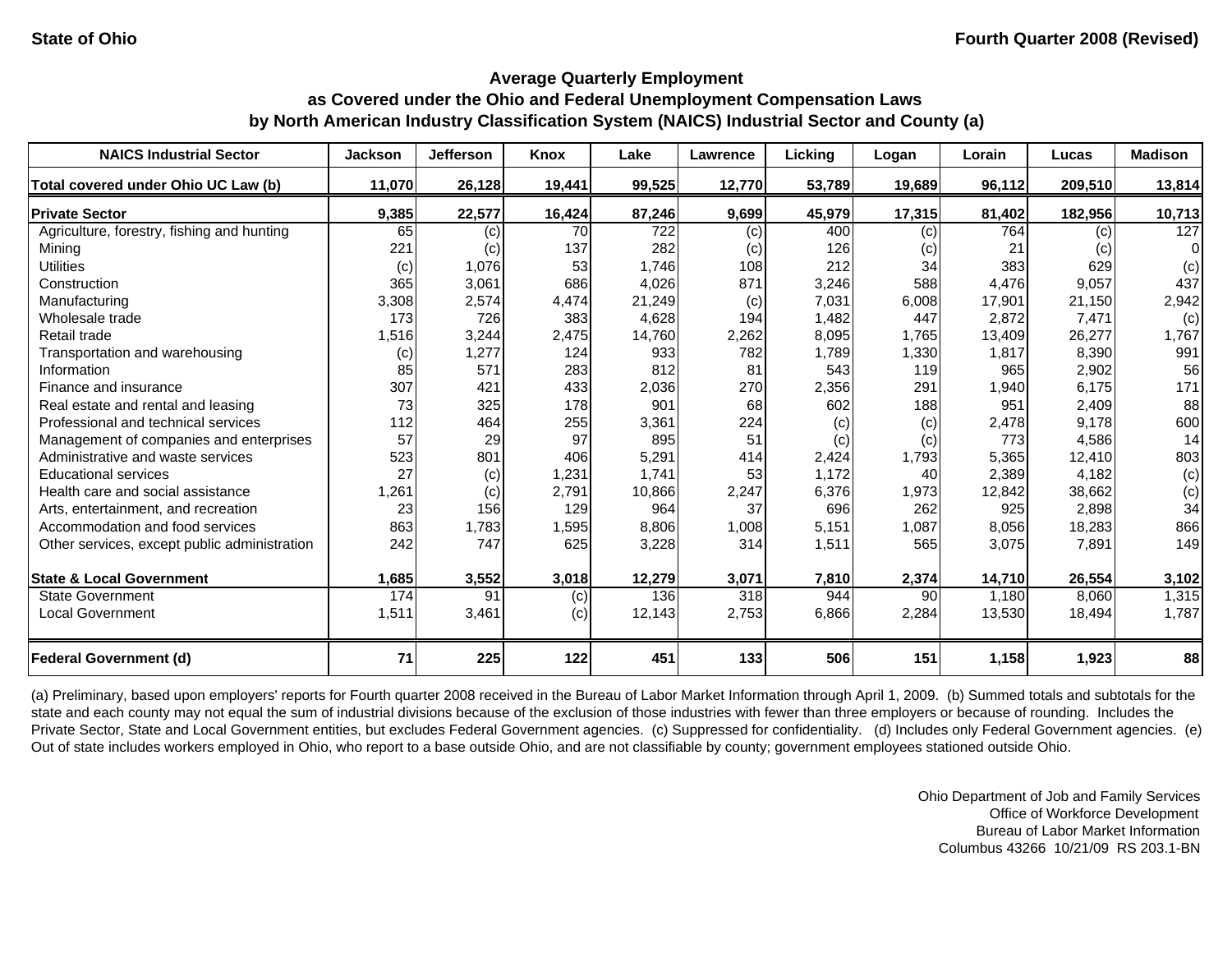| <b>NAICS Industrial Sector</b>               | <b>Mahoning</b> | <b>Marion</b> | <b>Medina</b> | <b>Meigs</b> | <b>Mercer</b> | Miami  | <b>Monroe</b> | <b>Montgomery</b> | Morgan | <b>Morrow</b> |
|----------------------------------------------|-----------------|---------------|---------------|--------------|---------------|--------|---------------|-------------------|--------|---------------|
| Total covered under Ohio UC Law (b)          | 99,749          | 26,645        | 59,258        | 3,471        | 17,101        | 39,815 | 3,781         | 254,054           | 2,488  | 5,306         |
| <b>Private Sector</b>                        | 86,351          | 20,850        | 51,865        | 2,424        | 14,463        | 34,791 | 3,011         | 225,092           | 1,778  | 3,646         |
| Agriculture, forestry, fishing and hunting   | 179             | (c)           | 142           | 31           | (c)           | 177    | (c)           | (c)               |        | 18            |
| Mining                                       | 287             | (c)           | 40            | 129          | (c)           | 42     | 65            | (c)               | 16     | 37            |
| <b>Utilities</b>                             | 388             | (c)           | (c)           | (c)          | (c)           | (c)    | (c)           | 985               | (c)    | (c)           |
| Construction                                 | 5,034           | 662           | 3,270         | 312          | 894           | 1,719  | 192           | 8,958             | 171    | 301           |
| Manufacturing                                | 9,361           | 6,734         | 9,203         | 100          | 4,987         | 9,866  | (c)           | 30,306            | 435    | 1,070         |
| Wholesale trade                              | 4,827           | 673           | (c)           | 70           | (c)           | 1,992  | 89            | 9,321             | (c)    | 91            |
| Retail trade                                 | 14,071          | 3,006         | 8,436         | 552          | 2,054         | 4,785  | 361           | 25,572            | 292    | 639           |
| Transportation and warehousing               | 4,231           | (c)           | 3,197         | (c)          | 966           | (c)    | (c)           | 7,379             | (c)    | (c)           |
| Information                                  | 1,901           | 771           | 450           | (c)          | 193           | 281    | (c)           | 9,816             | 28     | 61            |
| Finance and insurance                        | 2,874           | 500           | 1,066         | 158          | 598           | 868    | 420           | 10,123            | (c)    | 85            |
| Real estate and rental and leasing           | 1,083           | 203           | 705           | 11           | 102           | 327    | 9             | 3,513             | (c)    | 27            |
| Professional and technical services          | 3,185           | 346           | 1,995         | 57           | 257           | (c)    | (c)           | 13,255            | 44     | 70            |
| Management of companies and enterprises      | 840             | 188           | 2,735         | (c)          | 16            | (c)    | $\Omega$      | 5,099             |        | $\Omega$      |
| Administrative and waste services            | 6,536           | 824           | 3,514         | (c)          | 251           | 2,009  | 51            | 15,315            | 24     | 72            |
| <b>Educational services</b>                  | 1,419           | 113           | 380           | (c)          | 58            | 166    | 39            | 7,462             |        | (c)           |
| Health care and social assistance            | 17,062          | 3,121         | 6,396         | (c)          | 1,115         | 4,385  | 194           | 45,661            | 356    | (c)           |
| Arts, entertainment, and recreation          | 712             | 268           | 945           | (c)          | 119           | 237    | (c)           | 2,294             | (c)    | 44            |
| Accommodation and food services              | 8,845           | 1,885         | 5,085         | (c)          | 1,120         | 3,545  | (c)           | 21,941            | (c)    | 392           |
| Other services, except public administration | 3,513           | 731           | 1,575         | (c)          | 604           | 1,185  | 129           | 7,866             | 44     | 64            |
| <b>State &amp; Local Government</b>          | 13,399          | 5,795         | 7,393         | 1,048        | 2,638         | 5,024  | 770           | 28,962            | 710    | 1,660         |
| <b>State Government</b>                      | 3,318           | 1,461         | 146           | 41           | 140           | 155    | 35            | 1,606             | 55     | 83            |
| <b>Local Government</b>                      | 10,081          | 4,334         | 7,247         | 1,007        | 2,498         | 4,869  | 735           | 27,356            | 655    | 1,577         |
| <b>Federal Government (d)</b>                | 1,324           | 140           | 380           | 77           | 106           | 209    | 54            | 5,159             | 41     | 60            |

(a) Preliminary, based upon employers' reports for Fourth quarter 2008 received in the Bureau of Labor Market Information through April 1, 2009. (b) Summed totals and subtotals for the state and each county may not equal the sum of industrial divisions because of the exclusion of those industries with fewer than three employers or because of rounding. Includes the Private Sector, State and Local Government entities, but excludes Federal Government agencies. (c) Suppressed for confidentiality. (d) Includes only Federal Government agencies. (e) Out of state includes workers employed in Ohio, who report to a base outside Ohio, and are not classifiable by county; government employees stationed outside Ohio.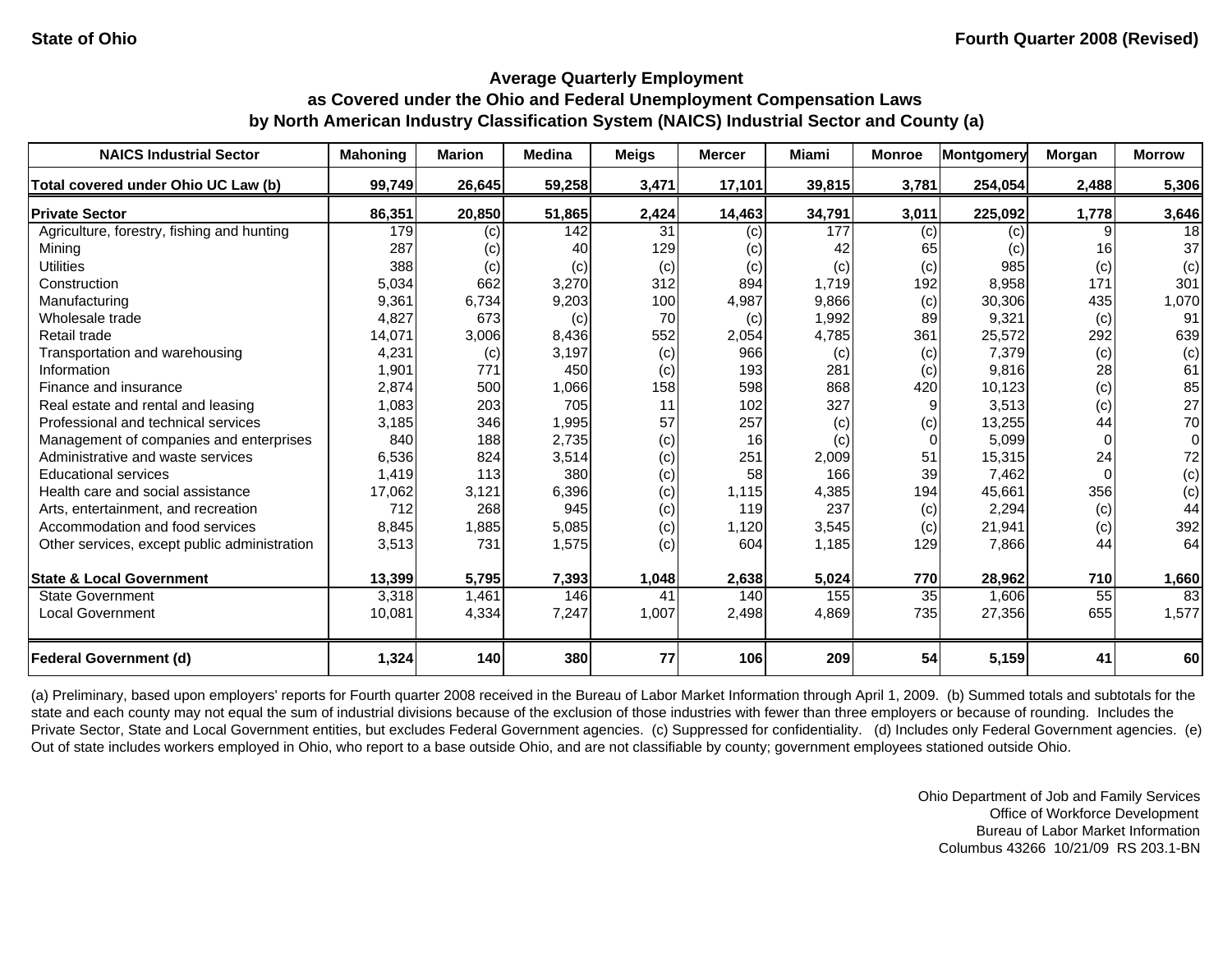| <b>NAICS Industrial Sector</b>               | <b>Muskingum</b> | <b>Noble</b> | <b>Ottawa</b> | Paulding | <b>Perry</b> | Pickaway | <b>Pike</b> | Portage | <b>Preble</b> | <b>Putnam</b> |
|----------------------------------------------|------------------|--------------|---------------|----------|--------------|----------|-------------|---------|---------------|---------------|
| Total covered under Ohio UC Law (b)          | 33,389           | 3,147        | 13,000        | 4,933    | 6,058        | 14,253   | 9,427       | 52,262  | 10,779        | 11,586        |
| <b>Private Sector</b>                        | 28,404           | 2,131        | 10,843        | 3,784    | 4,119        | 9,938    | 7,710       | 39,877  | 8,888         | 9,742         |
| Agriculture, forestry, fishing and hunting   | 15 <sup>1</sup>  | (c)          | 132           | (c)      | 17           | (c)      | (c)         | 167     | 67            | (c)           |
| Mining                                       | 378              | (c)          | 135           | (c)      | 260          | (c)      | (C)         | 365     | 41            | (c)           |
| <b>Utilities</b>                             | 218              |              | (c)           | (c)      | 30           | 66       | (c)         | (c)     | (c)           | (c)           |
| Construction                                 | 895              | 130          | 469           | 207      | 491          | 608      | 611         | 1,928   | 390           | 952           |
| Manufacturing                                | 4,137            | 492          | 2,260         | 1,456    | 867          | 2,355    | 2,892       | 10,565  | 3,165         | 3,205         |
| Wholesale trade                              | 1,138            | 124          | (c)           | 150      | 84           | 501      | (c)         | 2,654   | 493           | (c)           |
| Retail trade                                 | 5,424            | 290          | 1,519         | 449      | 621          | 1,556    | 982         | 6,400   | 1,352         | 1,144         |
| Transportation and warehousing               | 1,263            | 74           | (c)           | (c)      | 64           | 224      | 120         | (c)     | (c)           | 364           |
| Information                                  | 492              | (c)          | 75            | 23       | 33           | 45       | 43          | 342     | 31            | 81            |
| Finance and insurance                        | 811              | (c)          | 361           | 94       | 186          | 284      | 182         | 703     | 225           | 328           |
| Real estate and rental and leasing           | 289              | (c)          | 149           | 23       | 25           | 104      | 43          | 526     | 74            | 38            |
| Professional and technical services          | 560              | 25           | (c)           | 57       | 96           | (c)      | (c)         | 1,501   | (c)           | 497           |
| Management of companies and enterprises      | 87               |              | (c)           | 0        | (c)          | (c)      | (c)         | 781     | (c)           | 0             |
| Administrative and waste services            | 877              | (c)          | (c)           | 46       | (c)          | 572      | 463         | 1,375   | 394           | 302           |
| <b>Educational services</b>                  | 593              |              | (c)           | (c)      | (c)          | 10       | 28          | 627     | (c)           | 140           |
| Health care and social assistance            | 6,654            | 512          | (c)           | (c)      | (c)          | 1,706    | 1,123       | 3,980   | (c)           | 934           |
| Arts, entertainment, and recreation          | 287              | (c)          | 444           | (c)      | 43           | 150      | 14          | 683     | 43            | 76            |
| Accommodation and food services              | 3,105            | (c)          | 1,524         | (c)      | 336          | 1,035    | 586         | 4,720   | 714           | 807           |
| Other services, except public administration | 1,182            | 58           | 318           | 103      | 153          | 314      | 158         | 1,583   | 261           | 461           |
| <b>State &amp; Local Government</b>          | 4,984            | 1,015        | 2,157         | 1,149    | 1,940        | 4,316    | 1,717       | 12,385  | 1,891         | 1,844         |
| <b>State Government</b>                      | 389              | (c)          | 182           | 33       | 43           | 1,490    | 96          | (c)     | 75            | 62            |
| <b>Local Government</b>                      | 4,595            | (c)          | 1,975         | 1,116    | 1,897        | 2,826    | 1,621       | (c)     | 1,816         | 1,782         |
| <b>Federal Government (d)</b>                | 284              | 29           | 183           | 52       | 65           | 94       | 80          | 297     | 96            | 81            |

(a) Preliminary, based upon employers' reports for Fourth quarter 2008 received in the Bureau of Labor Market Information through April 1, 2009. (b) Summed totals and subtotals for the state and each county may not equal the sum of industrial divisions because of the exclusion of those industries with fewer than three employers or because of rounding. Includes the Private Sector, State and Local Government entities, but excludes Federal Government agencies. (c) Suppressed for confidentiality. (d) Includes only Federal Government agencies. (e) Out of state includes workers employed in Ohio, who report to a base outside Ohio, and are not classifiable by county; government employees stationed outside Ohio.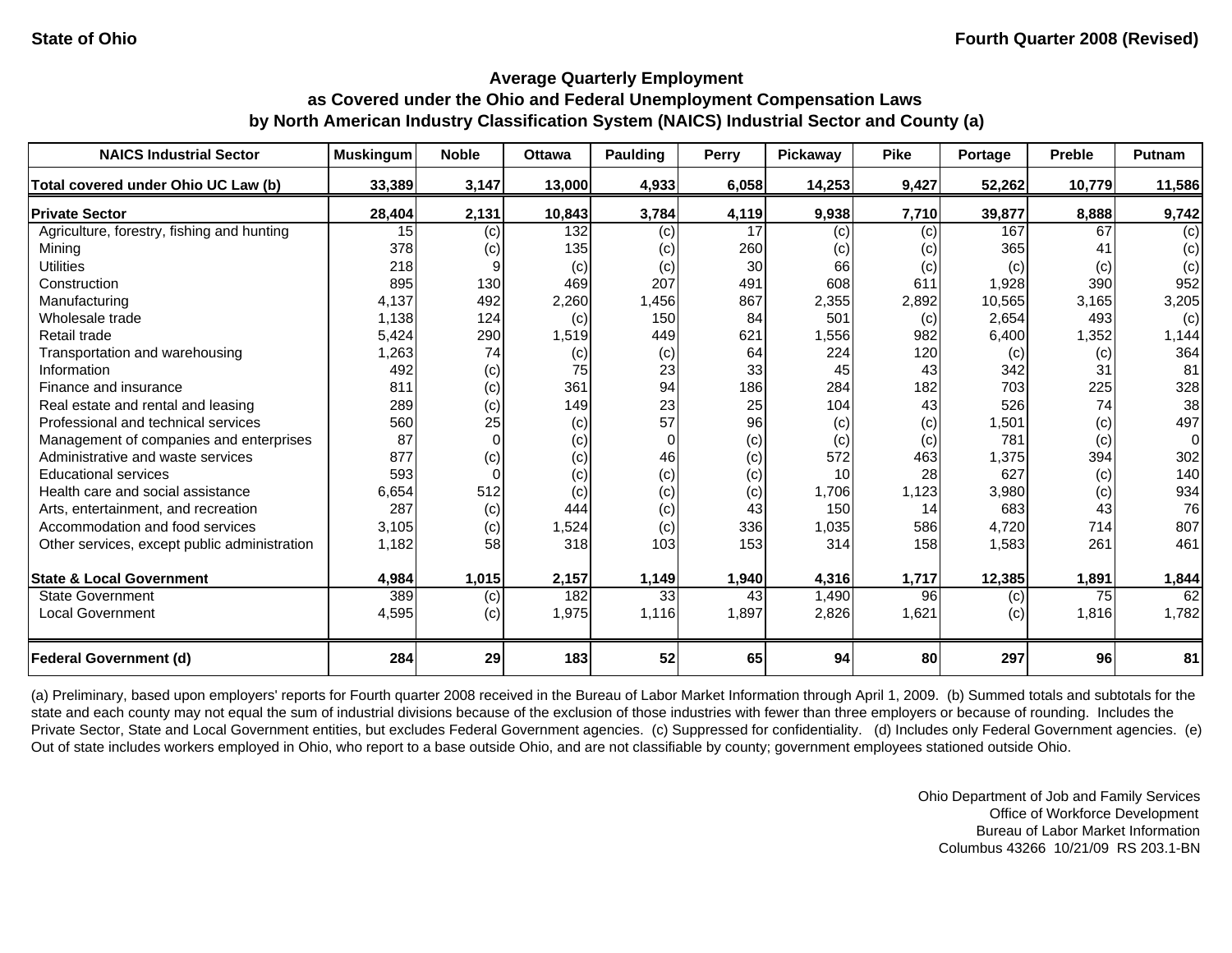| <b>NAICS Industrial Sector</b>               | <b>Richland</b> | <b>Ross</b> | <b>Sandusky</b> | <b>Scioto</b> | Seneca | <b>Shelby</b>     | <b>Stark</b> | <b>Summit</b> | <b>Trumbull</b> | <b>Tuscarawas</b> |
|----------------------------------------------|-----------------|-------------|-----------------|---------------|--------|-------------------|--------------|---------------|-----------------|-------------------|
| Total covered under Ohio UC Law (b)          | 54,343          | 24,617      | 25,082          | 23,489        | 20,655 | 28,622            | 159,109      | 270,174       | 75,156          | 35,307            |
| <b>Private Sector</b>                        | 46,546          | 19,598      | 21,918          | 18,093        | 17,709 | 25,886            | 140,112      | 240,245       | 65,550          | 30,753            |
| Agriculture, forestry, fishing and hunting   | 153             | 56          | (c)             | (c)           | 123    | (c)               | 190          | 126           | 56              | 158               |
| Mining                                       | 27              | 27          | (c)             | (c)           | 102    | (c)               | 306          | 102           | 43              | 542               |
| <b>Utilities</b>                             | (c)             | 186         | (c)             | 139           | 118    | (c)               | 492          | 1,331         | 184             | 65                |
| Construction                                 | 1,949           | 808         | 843             | 1,132         | 1,039  | 1,410             | 7,260        | 10,713        | 2,699           | 1,497             |
| Manufacturing                                | 11,244          | 3,536       | 8,474           | 1,847         | 4,830  | 12,484            | 28,072       | 32,646        | 15,579          | 7,681             |
| Wholesale trade                              | 1,949           | 552         | 622             | 311           | 631    | 1,681             | 6,084        | 14,033        | 2,318           | 1,344             |
| Retail trade                                 | 7,223           | 3,782       | 2,687           | 2,988         | 2,124  | 2,057             | 20,484       | 32,792        | 10,565          | 4,615             |
| Transportation and warehousing               | (c)             | 453         | (c)             | 444           | 457    | $\left( c\right)$ | 3,045        | 8.171         | 2,249           | 957               |
| Information                                  | 986             | 393         | 172             | 242           | (c)    | 184               | 1,982        | 4,011         | 646             | 441               |
| Finance and insurance                        | 1,152           | 508         | 503             | 520           | 550    | 365               | 6,021        | 8,786         | 1,598           | 753               |
| Real estate and rental and leasing           | 426             | 149         | 267             | 220           | (c)    | 162               | 1,405        | 2,869         | 1,178           | 308               |
| Professional and technical services          | 1,808           | (c)         | 325             | 512           | 381    | 310               | 4,547        | 13,331        | 1,433           | 1,227             |
| Management of companies and enterprises      | 105             | (c)         | 236             | 51            | 294    |                   | 1,024        | 14,446        | 731             | 103               |
| Administrative and waste services            | 3,053           | 966         | 723             | 395           | 908    | 1,738             | 8,323        | 19,389        | 4,208           | 1,384             |
| <b>Educational services</b>                  | 473             | 124         | (c)             | 245           | 982    | (c)               | 3,221        | 3,736         | 536             | 180               |
| Health care and social assistance            | 7,909           | 4,217       | (c)             | 6,014         | 2,549  | (c)               | 26,307       | 40,876        | 12,247          | 4,728             |
| Arts, entertainment, and recreation          | 477             | 170         | 239             | 152           | 155    | 60                | 1,622        | 3,454         | 674             | 281               |
| Accommodation and food services              | 4,629           | 2,437       | 2,125           | 2,328         | 1,421  | 1,450             | 13,753       | 21,013        | 6,456           | 3,310             |
| Other services, except public administration | 1,568           | 557         | 824             | 509           | 688    | 649               | 5,976        | 8,418         | 2,147           | 1,180             |
| <b>State &amp; Local Government</b>          | 7,797           | 5,018       | 3,163           | 5,397         | 2,946  | 2,736             | 18,998       | 29,930        | 9,605           | 4,555             |
| <b>State Government</b>                      | 1,524           | 1,608       | 118             | 1,868         | 472    | 296               | 1,532        | 5,211         | 799             | 438               |
| Local Government                             | 6,273           | 3,410       | 3,045           | 3,529         | 2,474  | 2,440             | 17,466       | 24,719        | 8,806           | 4,117             |
| Federal Government (d)                       | 653             | 1,516       | 128             | 174           | 135    | 92                | 1,118        | 1,953         | 476             | 213               |

(a) Preliminary, based upon employers' reports for Fourth quarter 2008 received in the Bureau of Labor Market Information through April 1, 2009. (b) Summed totals and subtotals for the state and each county may not equal the sum of industrial divisions because of the exclusion of those industries with fewer than three employers or because of rounding. Includes the Private Sector, State and Local Government entities, but excludes Federal Government agencies. (c) Suppressed for confidentiality. (d) Includes only Federal Government agencies. (e) Out of state includes workers employed in Ohio, who report to a base outside Ohio, and are not classifiable by county; government employees stationed outside Ohio.